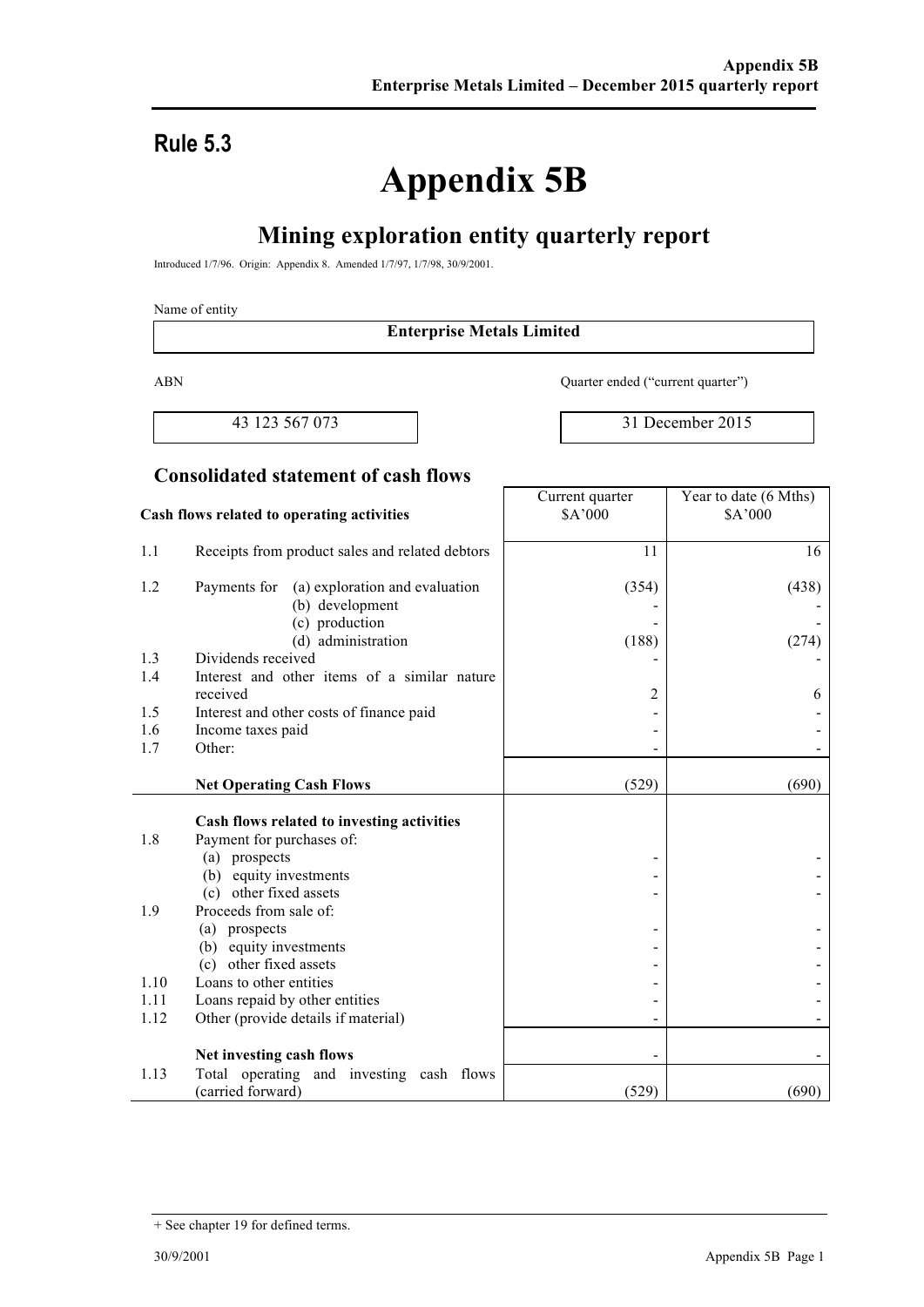| 1.13 | Total operating and investing cash flows   |       |       |
|------|--------------------------------------------|-------|-------|
|      | (brought forward)                          | (529) | (690) |
|      |                                            |       |       |
|      | Cash flows related to financing activities |       |       |
| 1.14 | Proceeds from issues of shares/options     | 666   | 666   |
| 1.15 | Proceeds from sale of forfeited shares     |       |       |
| 1.16 | Proceeds from borrowings                   |       |       |
| 1.17 | Repayment of borrowings                    |       |       |
| 1.18 | Dividends paid                             |       |       |
| 1.19 | Other – Share issue costs                  | (24)  | (24)  |
|      |                                            |       |       |
|      | Net financing cash flows                   | 642   | 642   |
|      |                                            |       |       |
|      | Net increase (decrease) in cash held       | (529) | (48)  |
|      |                                            |       |       |
| 1.20 | Cash at beginning of quarter/year to date  | 785   | 304   |
| 1.21 | Exchange rate adjustments to item 1.20     |       |       |
|      |                                            |       |       |
| 1.22 | Cash at end of quarter                     | 256   | 256   |

#### **Payments to directors of the entity and associates of the directors Payments to related entities of the entity and associates of the related entities**

|      |                                                                  | Current quarter<br>\$A'000 |
|------|------------------------------------------------------------------|----------------------------|
| 1.23 | Aggregate amount of payments to the parties included in item 1.2 | 94                         |
| 1.24 | Aggregate amount of loans to the parties included in item 1.10   |                            |

#### 1.25 Explanation necessary for an understanding of the transactions \$94k paid to Directors for Director and Consulting Fees that covers the period August to December.

#### **Non-cash financing and investing activities**

- 2.1 Details of financing and investing transactions which have had a material effect on consolidated assets and liabilities but did not involve cash flows
	- N/A.
- 2.2 Details of outlays made by other entities to establish or increase their share in projects in which the reporting entity has an interest N/A.

#### **Financing facilities available**

*Add notes as necessary for an understanding of the position.*

|                             | Amount available<br>\$A'000 | Amount used<br>\$A'000 |  |
|-----------------------------|-----------------------------|------------------------|--|
| Loan facilities             | Nil                         | Nil                    |  |
| Credit standby arrangements | Nil                         | Nil                    |  |

<sup>+</sup> See chapter 19 for defined terms.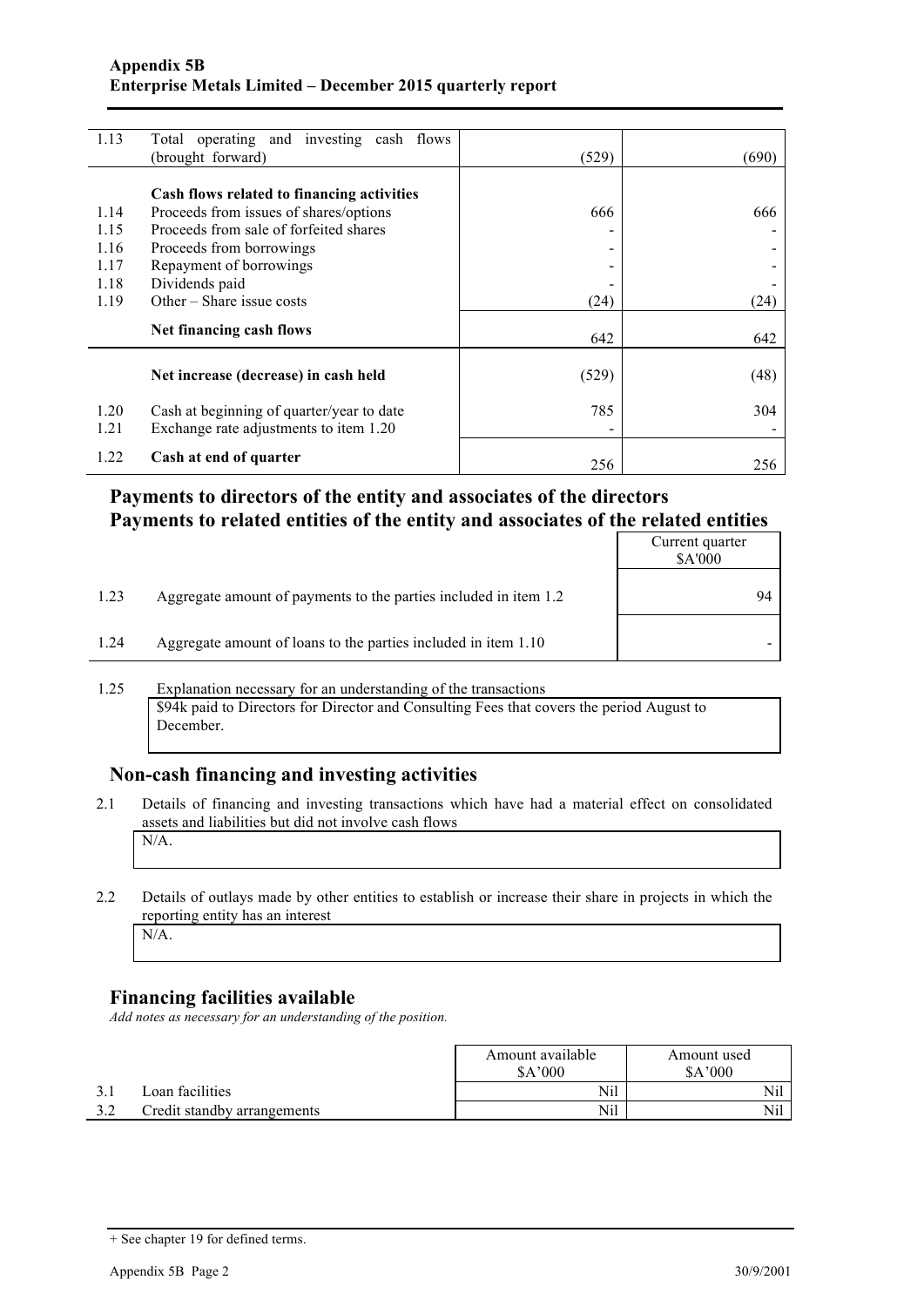#### **Estimated cash outflows for next quarter**

|     |                            | \$A'000 |
|-----|----------------------------|---------|
| 4.1 | Exploration and evaluation | 65      |
| 4.2 | Development                |         |
| 4.3 | Production                 |         |
| 4.4 | Administration             | 127     |
|     | <b>Total</b>               | 192     |

# **Reconciliation of cash**

| Reconciliation of cash at the end of the quarter (as<br>shown in the consolidated statement of cash flows) to<br>the related items in the accounts is as follows. |                                                  | Current quarter<br>\$A'000 | Previous quarter<br>\$A'000 |
|-------------------------------------------------------------------------------------------------------------------------------------------------------------------|--------------------------------------------------|----------------------------|-----------------------------|
| 5.1                                                                                                                                                               | Cash on hand and at bank                         | 256                        | 760                         |
| 5.2                                                                                                                                                               | Deposits at call                                 |                            | 25                          |
| 5.3                                                                                                                                                               | Bank overdraft                                   |                            |                             |
| 5.4                                                                                                                                                               | Other (provide details)                          |                            |                             |
|                                                                                                                                                                   | <b>Total: cash at end of quarter</b> (item 1.22) | 256                        | 785                         |

#### **Changes in interests in mining tenements**

| 6.1 | Interests in mining<br><b>tenements</b><br>relinquished, reduced<br>or lapsed | <b>Tenement</b><br>reference | Nature of interest<br>(note(2))   | Interest at<br>beginning<br>of quarter | Interest at<br>end of<br>quarter |
|-----|-------------------------------------------------------------------------------|------------------------------|-----------------------------------|----------------------------------------|----------------------------------|
|     | Application Withdrawn                                                         | E52/3267                     | Amiable Holdings Pty Ltd          | 100%                                   | $0\%$                            |
|     |                                                                               |                              |                                   |                                        |                                  |
| 6.2 | Interests in mining<br>tenements acquired                                     | <b>Tenement</b><br>reference | <b>Current Registered Holder;</b> | Interest at<br>beginning<br>of quarter | Interest at<br>end of<br>quarter |
|     | Application lodged                                                            | E52/3347                     | <b>Enterprise Metals Ltd</b>      | $0\%$                                  | 100%                             |
|     |                                                                               |                              |                                   |                                        |                                  |

<sup>+</sup> See chapter 19 for defined terms.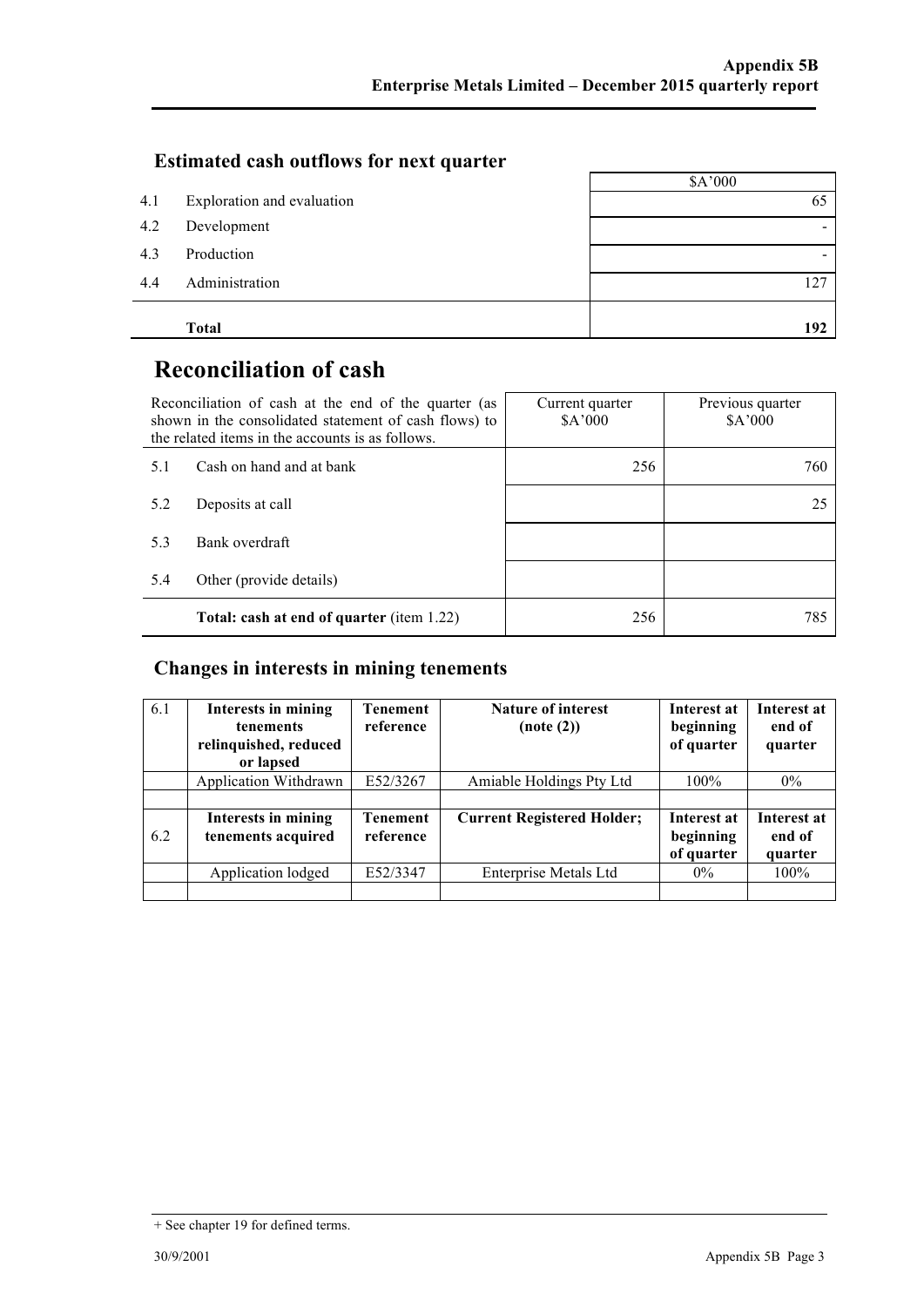#### **Issued and quoted securities at end of current quarter**

*Description includes rate of interest and any redemption or conversion rights together with prices and dates.*

|      |                                                                                                                                               | Total number                          | Number quoted            | Issue price<br>per security<br>(cents)              | Amount paid up<br>per security (cents)                            |
|------|-----------------------------------------------------------------------------------------------------------------------------------------------|---------------------------------------|--------------------------|-----------------------------------------------------|-------------------------------------------------------------------|
| 7.1  | Preference <sup>+</sup> securities<br>(description)                                                                                           |                                       | $\overline{\phantom{a}}$ |                                                     |                                                                   |
| 7.2  | Changes during quarter                                                                                                                        |                                       |                          |                                                     |                                                                   |
| 7.3  | <sup>+</sup> Ordinary securities                                                                                                              | 294,745,104                           | 294,745,104              |                                                     |                                                                   |
| 7.4  | Changes during quarter<br>(a) Increases through issues<br>Placement 9 December 2015<br>(b) Decreases through returns<br>of capital, buy-backs | 1,916,666<br>143,191                  | 1,916,666<br>143,191     | 3.2 cents<br>2.8 cents                              | 3.2 cents<br>2.8 cents                                            |
| 7.5  | <sup>+</sup> Convertible debt securities<br>(description)                                                                                     |                                       |                          |                                                     |                                                                   |
| 7.6  | Changes during quarter                                                                                                                        |                                       |                          |                                                     |                                                                   |
| 7.7  | <b>Options</b> (description and<br>conversion factor)                                                                                         | 16,662,500<br>12,000,000<br>2,000,000 | $\blacksquare$           | Exercise<br>price<br>8 cents<br>10 cents<br>5 cents | Expiry date<br>30 November 2016<br>15 June 2016<br>10 August 2017 |
| 7.8  | Issued during quarter                                                                                                                         |                                       |                          |                                                     |                                                                   |
| 7.9  | Exercised during quarter                                                                                                                      |                                       |                          |                                                     |                                                                   |
| 7.10 | Expired/Lapsed during quarter                                                                                                                 |                                       |                          |                                                     |                                                                   |
| 7.11 | <b>Debentures</b><br>(totals only)                                                                                                            |                                       |                          |                                                     |                                                                   |
| 7.12 | Unsecured notes (totals only)                                                                                                                 |                                       |                          |                                                     |                                                                   |

<sup>+</sup> See chapter 19 for defined terms.